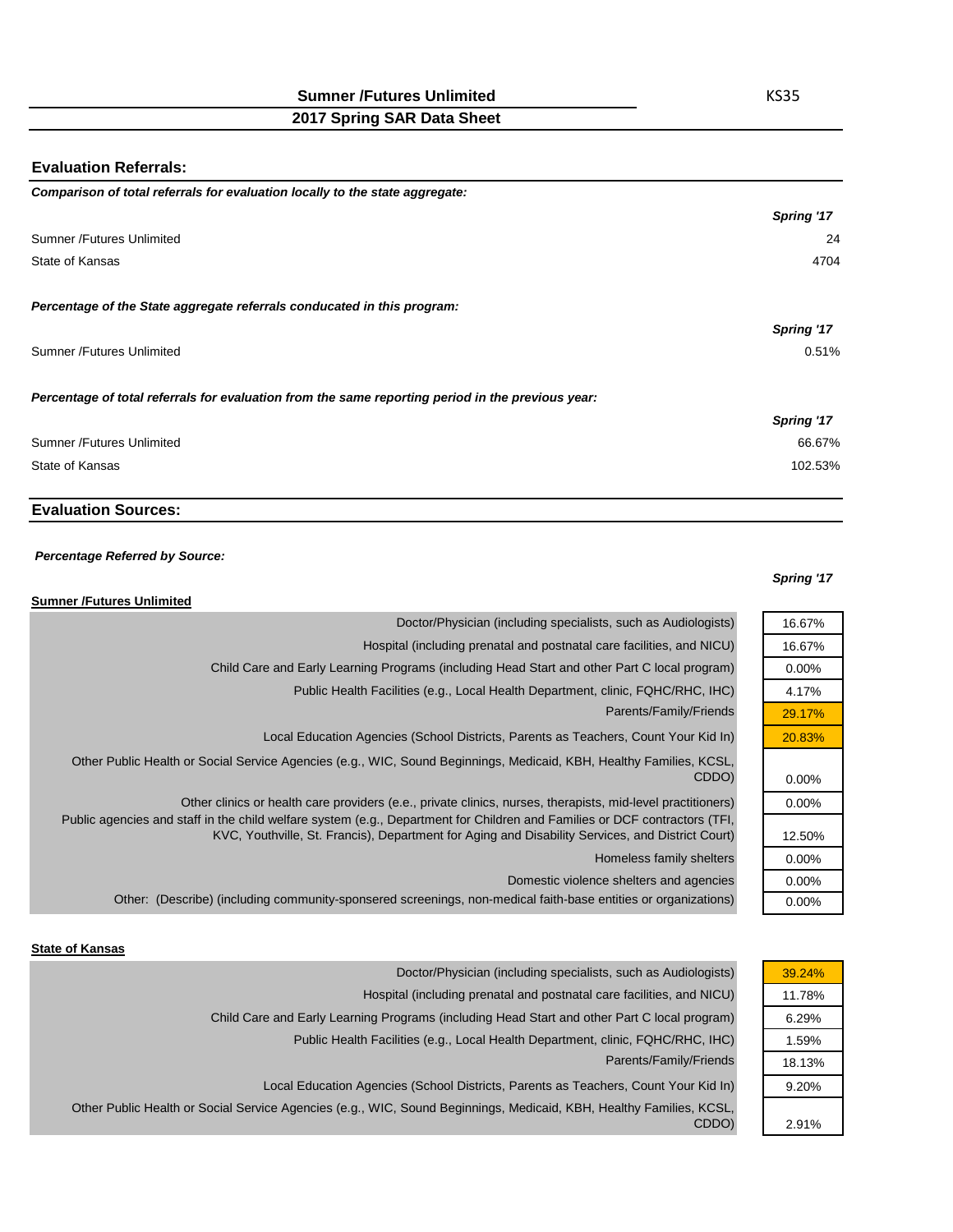| Other clinics or health care providers (e.e., private clinics, nurses, therapists, mid-level practitioners)    | 0.34%                |
|----------------------------------------------------------------------------------------------------------------|----------------------|
| KVC, Youthville, St. Francis), Department for Aging and Disability Services, and District Court)               | 7.99%                |
| Homeless family shelters                                                                                       | 0.02%                |
| Domestic violence shelters and agencies                                                                        | $0.00\%$             |
| Other: (Describe) (including community-sponsered screenings, non-medical faith-base entities or organizations) | 2.49%                |
| Total referred but not evaluated:<br><b>Sumner /Futures Unlimited</b><br>State of Kansas                       | Spring '17<br>1583   |
| Percentage of referrals that were not evaluated:<br>Sumner /Futures Unlimited                                  | Spring '17<br>25.00% |
| State of Kansas                                                                                                | 33.65%               |
| Percentage of reasons for not completing evaluations:                                                          |                      |

#### Sumner /Futures Unlimited

Family Declined 33.33% Moved 16.67% Could Not Locate Family 50.00% In Process 0.00%



*Spring '17*

Family Declined 24.64% Moved 3.60% Could Not Locate Family 22.17% In Process  $\frac{49.59\%}{0.00\%}$ 



### **Timelines:**

**State of Kansas** 

# *Percentage of referrals not meeting seven-day timeline:*

|                                                               | Spring '17 |
|---------------------------------------------------------------|------------|
| Sumner /Futures Unlimited                                     | 0.00%      |
| State of Kansas                                               | $0.00\%$   |
| Percentage of IFSPs not developed within the 45-day timeline: |            |
|                                                               | Spring '17 |
| Sumner /Futures Unlimited                                     | 11.11%     |
| State of Kansas                                               | 19.17%     |
|                                                               |            |

# **Local Program Proportionate Size Comparison:**

#### *Six-Month Cumulative Count*

|                           | Spring '17 |
|---------------------------|------------|
| Sumner /Futures Unlimited | 55         |
| State of Kansas           | 7314       |